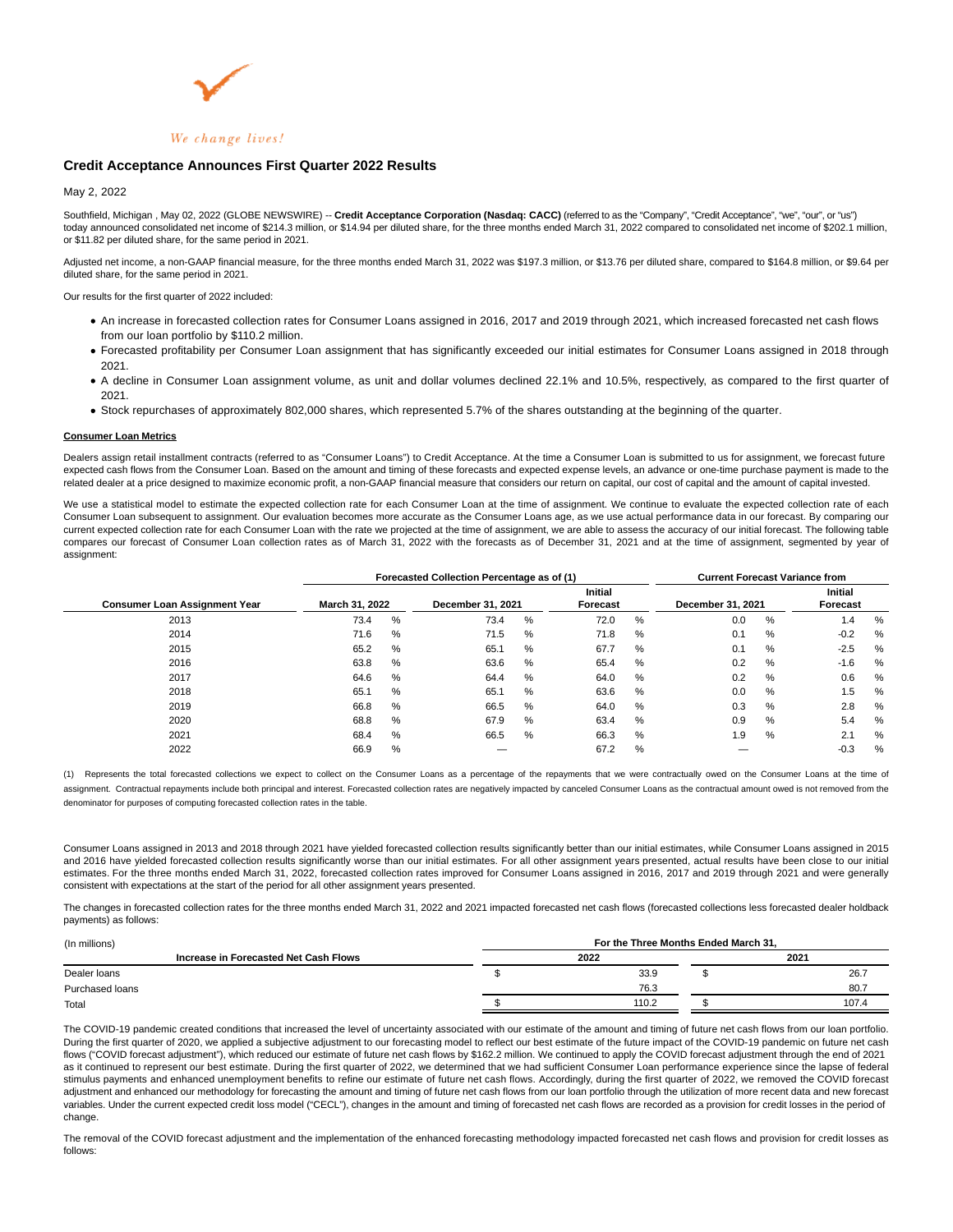| (In millions)                                      | Increase/ (Decrease) in          |                                    |         |  |  |  |  |  |  |
|----------------------------------------------------|----------------------------------|------------------------------------|---------|--|--|--|--|--|--|
| <b>Forecasting Methodology Changes</b>             | <b>Forecasted Net Cash Flows</b> | <b>Provision for Credit Losses</b> |         |  |  |  |  |  |  |
| Removal of COVID forecast adjustment               | 149.5                            |                                    | (118.5) |  |  |  |  |  |  |
| Implementation of enhanced forecasting methodology | (53.8)                           |                                    | 47.9    |  |  |  |  |  |  |
| Total                                              | 95.7                             |                                    | (70.6)  |  |  |  |  |  |  |

The following table presents information on the average Consumer Loan assignment for each of the last 10 years:

|                                      |                   | Average |             |        |                               |  |  |  |  |  |  |
|--------------------------------------|-------------------|---------|-------------|--------|-------------------------------|--|--|--|--|--|--|
| <b>Consumer Loan Assignment Year</b> | Consumer Loan (1) |         | Advance (2) |        | Initial Loan Term (in months) |  |  |  |  |  |  |
| 2013                                 |                   | 15,445  | \$          | 7,344  | 47                            |  |  |  |  |  |  |
| 2014                                 |                   | 15,692  |             | 7,492  | 47                            |  |  |  |  |  |  |
| 2015                                 |                   | 16,354  |             | 7,272  | 50                            |  |  |  |  |  |  |
| 2016                                 |                   | 18,218  |             | 7,976  | 53                            |  |  |  |  |  |  |
| 2017                                 |                   | 20,230  |             | 8,746  | 55                            |  |  |  |  |  |  |
| 2018                                 |                   | 22.158  |             | 9,635  | 57                            |  |  |  |  |  |  |
| 2019                                 |                   | 23,139  |             | 10,174 | 57                            |  |  |  |  |  |  |
| 2020                                 |                   | 24,262  |             | 10,656 | 59                            |  |  |  |  |  |  |
| 2021                                 |                   | 25,632  |             | 11,790 | 59                            |  |  |  |  |  |  |
| 2022                                 |                   | 26,504  |             | 12,677 | 58                            |  |  |  |  |  |  |

(1) Represents the repayments that we were contractually owed on Consumer Loans at the time of assignment, which include both principal and interest.

(2) Represents advances paid to dealers on Consumer Loans assigned under our portfolio program and one-time payments made to dealers to purchase Consumer Loans assigned under our purchase program. Payments of dealer holdback and accelerated dealer holdback are not included.

Forecasting collection rates accurately at loan inception is difficult. With this in mind, we establish advance rates that are intended to allow us to achieve acceptable levels of profitability, even if collection rates are less than we initially forecast.

The following table presents forecasted Consumer Loan collection rates, advance rates, the spread (the forecasted collection rate less the advance rate), and the percentage of the forecasted collections that had been realized as of March 31, 2022. All amounts, unless otherwise noted, are presented as a percentage of the initial balance of the Consumer Loan (principal + interest). The table includes both dealer loans and purchased loans.

|                                      | As of March 31, 2022              |               |          |   |                               |      |      |   |  |  |  |  |
|--------------------------------------|-----------------------------------|---------------|----------|---|-------------------------------|------|------|---|--|--|--|--|
| <b>Consumer Loan Assignment Year</b> | Forecasted<br><b>Collection %</b> | Advance % (1) | Spread % |   | % of Forecast<br>Realized (2) |      |      |   |  |  |  |  |
| 2013                                 | 73.4                              | %             | 47.6     | % | 25.8                          | %    | 99.7 | % |  |  |  |  |
| 2014                                 | 71.6                              | %             | 47.7     | % | 23.9                          | %    | 99.4 | % |  |  |  |  |
| 2015                                 | 65.2                              | %             | 44.5     | % | 20.7                          | %    | 98.8 | % |  |  |  |  |
| 2016                                 | 63.8                              | %             | 43.8     | % | 20.0                          | %    | 97.8 | % |  |  |  |  |
| 2017                                 | 64.6                              | %             | 43.2     | % | 21.4                          | $\%$ | 94.7 | % |  |  |  |  |
| 2018                                 | 65.1                              | %             | 43.5     | % | 21.6                          | %    | 86.4 | % |  |  |  |  |
| 2019                                 | 66.8                              | %             | 44.0     | % | 22.8                          | %    | 72.8 | % |  |  |  |  |
| 2020                                 | 68.8                              | %             | 43.9     | % | 24.9                          | %    | 53.3 | % |  |  |  |  |
| 2021                                 | 68.4                              | %             | 46.0     | % | 22.4                          | %    | 25.5 | % |  |  |  |  |
| 2022                                 | 66.9                              | $\%$          | 47.8     | % | 19.1                          | $\%$ | 2.4  | % |  |  |  |  |

(1) Represents advances paid to dealers on Consumer Loans assigned under our portfolio program and one-time payments made to dealers to purchase Consumer Loans assigned under our purchase program

as a percentage of the initial balance of the Consumer Loans. Payments of dealer holdback and accelerated dealer holdback are not included.

(2) Presented as a percentage of total forecasted collections.

The risk of a material change in our forecasted collection rate declines as the Consumer Loans age. For 2017 and prior Consumer Loan assignments, the risk of a material forecast variance is modest, as we have currently realized in excess of 90% of the expected collections. Conversely, the forecasted collection rates for more recent Consumer Loan assignments are less certain as a significant portion of our forecast has not been realized.

The spread between the forecasted collection rate and the advance rate has ranged from 19.1% to 25.8%, on an annual basis, over the last 10 years. The spreads in 2019 through 2021 were positively impacted by Consumer Loan performance, which has exceeded our initial estimates by a greater margin than the other years presented. The decrease in the spread from 2021 to 2022 was primarily due to the performance of 2021 Consumer Loans, which has significantly exceeded our initial estimates, and a lower initial spread on 2022 Consumer Loans due to the advance rate increasing by a greater margin than the initial forecast.

The following table compares our forecast of Consumer Loan collection rates as of March 31, 2022 with the forecasts at the time of assignment, for dealer loans and purchased loans separately:

|                                      |                                            |      | <b>Dealer Loans</b> |                                            |          |      |                   |      |                            |   |          |   |
|--------------------------------------|--------------------------------------------|------|---------------------|--------------------------------------------|----------|------|-------------------|------|----------------------------|---|----------|---|
|                                      | Forecasted Collection Percentage as of (1) |      |                     | Forecasted Collection Percentage as of (1) |          |      |                   |      |                            |   |          |   |
| <b>Consumer Loan Assignment Year</b> | March 31.<br>2022                          |      | Initial<br>Forecast |                                            | Variance |      | March 31.<br>2022 |      | <b>Initial</b><br>Forecast |   | Variance |   |
| 2013                                 | 73.3                                       | $\%$ | 72.1                | %                                          | 1.2      | $\%$ | 74.2              | %    | 71.6                       | % | 2.6      | % |
| 2014                                 | 71.5                                       | $\%$ | 71.9                | %                                          | $-0.4$   | %    | 72.4              | %    | 70.9                       | % | 1.5      | % |
| 2015                                 | 64.5                                       | $\%$ | 67.5                | %                                          | $-3.0$   | %    | 68.9              | %    | 68.5                       | % | 0.4      | % |
| 2016                                 | 63.0                                       | %    | 65.1                | %                                          | $-2.1$   | $\%$ | 66.1              | %    | 66.5                       | % | $-0.4$   | % |
| 2017                                 | 63.9                                       | $\%$ | 63.8                | %                                          | 0.1      | %    | 66.1              | $\%$ | 64.6                       | % | 1.5      | % |
| 2018                                 | 64.6                                       | $\%$ | 63.6                | %                                          | 1.0      | %    | 66.3              | %    | 63.5                       | % | 2.8      | % |
| 2019                                 | 66.5                                       | $\%$ | 63.9                | %                                          | 2.6      | $\%$ | 67.3              | %    | 64.2                       | % | 3.1      | % |
| 2020                                 | 68.6                                       | $\%$ | 63.3                | $\%$                                       | 5.3      | %    | 69.0              | $\%$ | 63.6                       | % | 5.4      | % |
| 2021                                 | 68.2                                       | $\%$ | 66.3                | %                                          | 1.9      | $\%$ | 68.8              | %    | 66.3                       | % | 2.5      | % |
| 2022                                 | 66.9                                       | %    | 67.2                | %                                          | $-0.3$   | %    | 67.2              | %    | 67.3                       | % | $-0.1$   | % |

(1) The forecasted collection rates presented for dealer loans and purchased loans reflect the Consumer Loan classification at the time of assignment. The forecasted collection rates represent the total forecasted collections we expect to collect on the Consumer Loans as a percentage of the repayments that we were contractually owed on the Consumer Loans at the time of assignment. Contractual repayments include both principal and interest. Forecasted collection rates are negatively impacted by canceled Consumer Loans as the contractual amount owed is not removed from the denominator for purposes of computing forecasted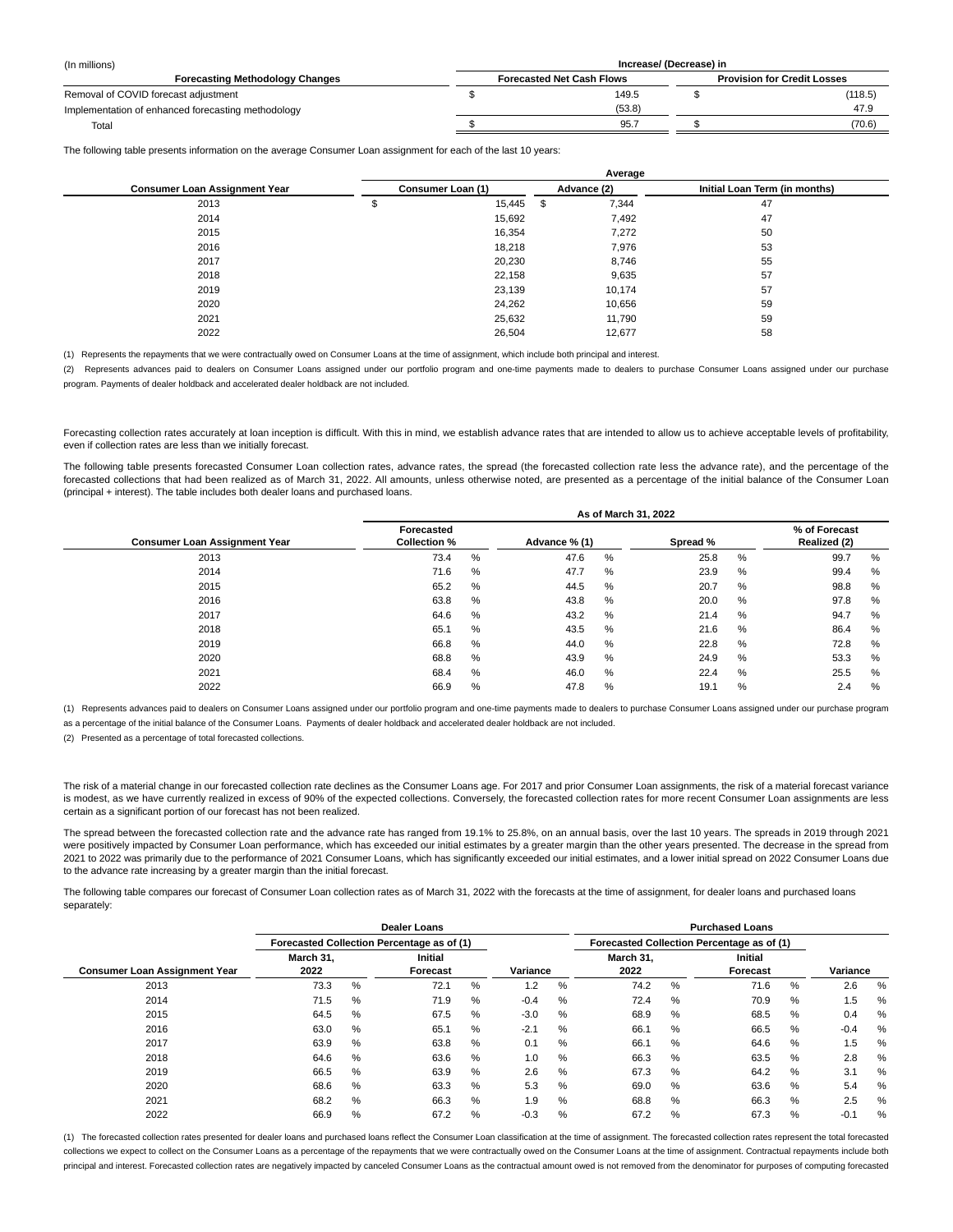#### collection rates in the table.

The following table presents forecasted Consumer Loan collection rates, advance rates, and the spread (the forecasted collection rate less the advance rate) as of March 31, 2022 for dealer loans and purchased loans separately. All amounts are presented as a percentage of the initial balance of the Consumer Loan (principal + interest).

|                                      |                             |  | Dealer Loans |                              |      | <b>Purchased Loans</b>      |              |                  |      |          |      |      |
|--------------------------------------|-----------------------------|--|--------------|------------------------------|------|-----------------------------|--------------|------------------|------|----------|------|------|
| <b>Consumer Loan Assignment Year</b> | Forecasted Collection % (1) |  |              | Spread %<br>Advance % (1)(2) |      | Forecasted Collection % (1) |              | Advance % (1)(2) |      | Spread % |      |      |
| 2013                                 | %<br>73.3                   |  | 47.2         | %                            | 26.1 | %                           | 74.2<br>%    |                  | 51.5 | %        | 22.7 | %    |
| 2014                                 | %<br>71.5                   |  | 47.2         | $\%$                         | 24.3 | %                           | $\%$<br>72.4 |                  | 51.8 | %        | 20.6 | %    |
| 2015                                 | 64.5<br>%                   |  | 43.4         | %                            | 21.1 | %                           | 68.9<br>%    |                  | 50.2 | %        | 18.7 | %    |
| 2016                                 | 63.0<br>%                   |  | 42.1         | %                            | 20.9 | %                           | %<br>66.1    |                  | 48.6 | ℅        | 17.5 | %    |
| 2017                                 | 63.9<br>%                   |  | 42.1         | %                            | 21.8 | %                           | %<br>66.1    |                  | 45.8 | %        | 20.3 | %    |
| 2018                                 | 64.6<br>%                   |  | 42.7         | %                            | 21.9 | %                           | 66.3<br>$\%$ |                  | 45.2 | %        | 21.1 | %    |
| 2019                                 | 66.5<br>%                   |  | 43.1         | %                            | 23.4 | %                           | 67.3<br>%    |                  | 45.6 | %        | 21.7 | %    |
| 2020                                 | 68.6<br>%                   |  | 43.0         | %                            | 25.6 | %                           | 69.0<br>%    |                  | 45.5 | %        | 23.5 | %    |
| 2021                                 | %<br>68.2                   |  | 45.1         | %                            | 23.1 | %                           | $\%$<br>68.8 |                  | 47.7 | %        | 21.1 | $\%$ |
| 2022                                 | 66.9<br>%                   |  | 46.9         | %                            | 20.0 | %                           | 67.2<br>%    |                  | 50.1 | %        | 17.1 | $\%$ |

(1) The forecasted collection rates and advance rates presented for dealer loans and purchased loans reflect the Consumer Loan classification at the time of assignment.

(2) Represents advances paid to dealers on Consumer Loans assigned under our portfolio program and one-time payments made to dealers to purchase Consumer Loans assigned under our purchase program as a percentage of the initial balance of the Consumer Loans. Payments of dealer holdback and accelerated dealer holdback are not included.

Although the advance rate on purchased loans is higher as compared to the advance rate on dealer loans, purchased loans do not require us to pay dealer holdback.

The spread on dealer loans decreased from 23.1% in 2021 to 20.0% in 2022 primarily as a result of the performance of the 2021 Consumer Loans in our dealer loan portfolio, which has significantly exceeded our initial estimates, and a lower initial spread on 2022 Consumer Loans in our dealer loan portfolio, due to the advance rate increasing by a greater margin than the initial forecast in our dealer loan portfolio. The spread on purchased loans decreased from 21.1% in 2021 to 17.1% in 2022 primarily as a result of the performance of the 2021 Consumer Loans in our purchased loan portfolio, which has significantly exceeded our initial estimates, and a lower initial spread on 2022 Consumer Loans in our purchased loan portfolio, due to the advance rate increasing by a greater margin than the initial forecast in our purchased loan portfolio.

#### **Consumer Loan Volume**

The following table summarizes changes in Consumer Loan assignment volume in each of the last five quarters as compared to the same period in the previous year:

|                           | Year over Year Percent Change |   |                   |   |  |  |  |  |  |
|---------------------------|-------------------------------|---|-------------------|---|--|--|--|--|--|
| <b>Three Months Ended</b> | <b>Unit Volume</b>            |   | Dollar Volume (1) |   |  |  |  |  |  |
| March 31, 2021            | $-7.5$                        | % | $-2.2$            | % |  |  |  |  |  |
| June 30, 2021             | $-28.7$                       | % | $-20.5$           | % |  |  |  |  |  |
| September 30, 2021        | $-29.4$                       | % | $-17.9$           | % |  |  |  |  |  |
| December 31, 2021         | $-22.6$                       | % | $-12.7$           | % |  |  |  |  |  |
| March 31, 2022            | $-22.1$                       | % | $-10.5$           | % |  |  |  |  |  |

(1) Represents advances paid to dealers on Consumer Loans assigned under our portfolio program and one-time payments made to dealers to purchase Consumer Loans assigned under our purchase program. Payments of dealer holdback and accelerated dealer holdback are not included.

Consumer Loan assignment volumes depend on a number of factors including (1) the overall demand for our financing programs, (2) the amount of capital available to fund new loans, and (3) our assessment of the volume that our infrastructure can support. Our pricing strategy is intended to maximize the amount of economic profit we generate, within the confines of capital and infrastructure constraints.

Unit and dollar volumes declined 22.1% and 10.5%, respectively, during the first quarter of 2022 as the number of active dealers declined 9.4% and the average unit volume per active dealer declined 14.6%. We believe the significant decline in unit volume over the last four quarters was primarily due to low dealer inventories and elevated used vehicle prices, which we believe are primarily due to the downstream impact of supply chain disruptions in the automotive industry. In addition, unit volume during the first four months of 2021 reflected the impact of the distribution of federal stimulus payments during that period. Unit volume for April 2022 declined 13.8% compared to unit volume for April 2021, with the year-over-year change in unit volume improving significantly throughout the month. Should recent trends continue for the remainder of 2022, we expect that the year-over-year change in unit volume would improve from April 2022, as the comparable 2021 period reflected a significant decline in unit volume.

Dollar volume declined less than unit volume during the first quarter of 2022 due to an increase in the average advance paid per unit. This increase was the result of increases in both the average size of the Consumer Loans assigned, primarily due to an increase in the average vehicle selling price, and the average advance rate.

The following table summarizes the changes in Consumer Loan unit volume and active dealers:

|                                                                |        | For the Three Months Ended March 31. |          |   |
|----------------------------------------------------------------|--------|--------------------------------------|----------|---|
|                                                                | 2022   | 2021                                 | % Change |   |
| Consumer Loan unit volume                                      | 73.116 | 93,874                               | $-22.1$  | % |
| Active dealers (1)                                             | 8,275  | 9,129                                | $-9.4$   | % |
| Average volume per active dealer                               | 8.8    | 10.3                                 | $-14.6$  | % |
| Consumer Loan unit volume from dealers active both periods     | 62.243 | 80.681                               | $-22.9$  | % |
| Dealers active both periods                                    | 6,204  | 6,204                                |          |   |
| Average volume per dealer active both periods                  | 10.0   | 13.0                                 | $-22.9$  | % |
| Consumer loan unit volume from dealers not active both periods | 10.873 | 13.193                               | $-17.6$  | % |
| Dealers not active both periods                                | 2,071  | 2,925                                | $-29.2$  | % |
| Average volume per dealer not active both periods              | 5.3    | 4.5                                  | 17.8     | % |

(1) Active dealers are dealers who have received funding for at least one Consumer Loan during the period.

The following table provides additional information on the changes in Consumer Loan unit volume and active dealers:

|                                                   |                          | For the Three Months Ended March 31, |   |          |   |  |
|---------------------------------------------------|--------------------------|--------------------------------------|---|----------|---|--|
|                                                   | 2022                     | 2021                                 |   | % Change |   |  |
| Consumer Loan unit volume from new active dealers | 2,613                    | 3,039                                |   | $-14.0$  | % |  |
| New active dealers (1)                            | 688                      | 706                                  |   | $-2.5$   | % |  |
| Average volume per new active dealer              | 3.8                      | 4.3                                  |   | $-11.6$  | % |  |
| Attrition (2)                                     | $\frac{1}{2}$<br>$-14.1$ | $-15.2$                              | % |          |   |  |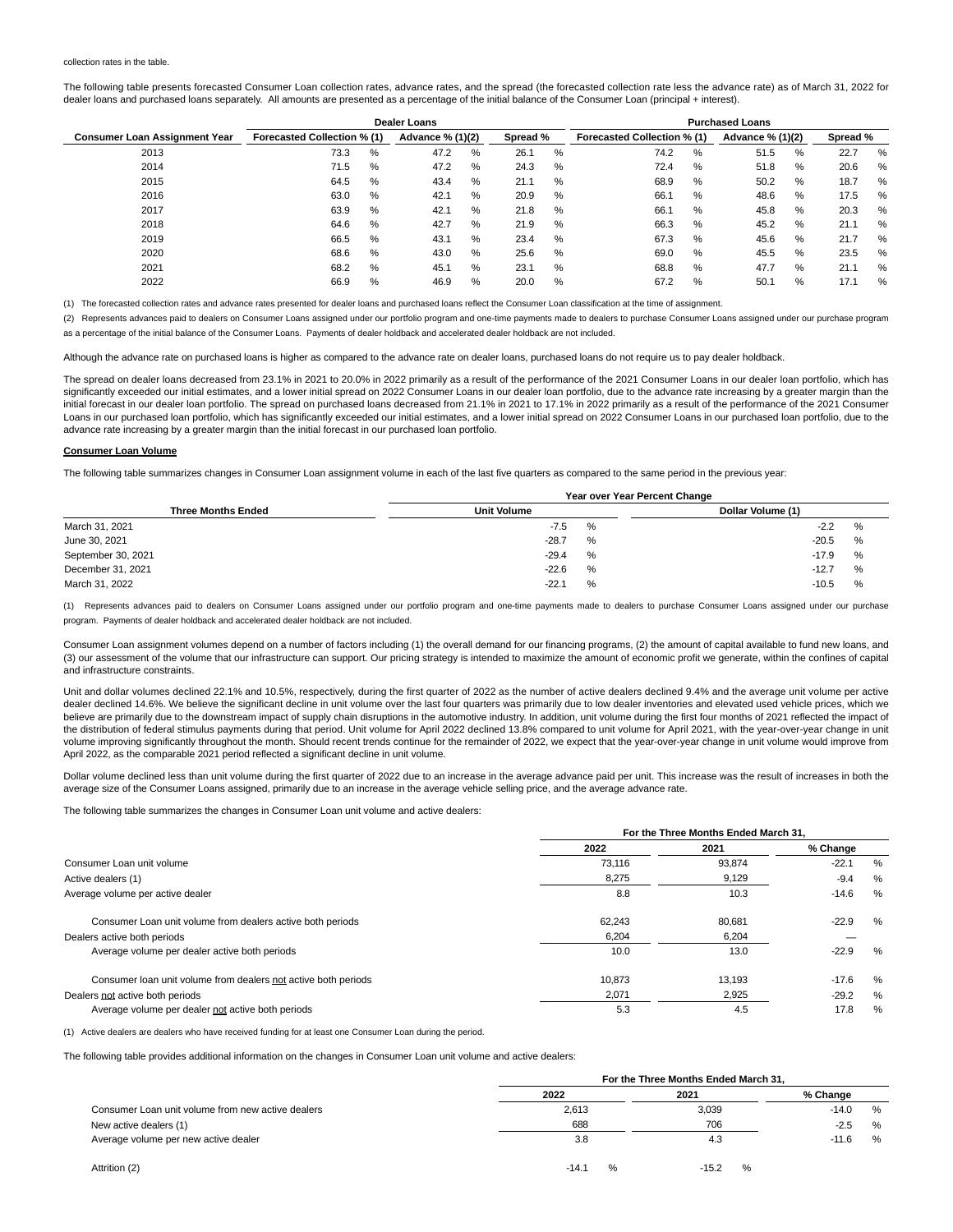(1) New active dealers are dealers who enrolled in our program and have received funding for their first dealer loan or purchased loan from us during the period.

(2) Attrition is measured according to the following formula: decrease in Consumer Loan unit volume from dealers who have received funding for at least one dealer loan or purchased loan during the comparable period of the prior year but did not receive funding for any dealer loans or purchased loans during the current period divided by prior year comparable period Consumer Loan unit volume.

The following table shows the percentage of Consumer Loans assigned to us as dealer loans and purchased loans for each of the last five quarters:

|                           |                     |      | <b>Unit Volume</b>     |               | Dollar Volume (1)   |      |                        |      |  |  |  |
|---------------------------|---------------------|------|------------------------|---------------|---------------------|------|------------------------|------|--|--|--|
| <b>Three Months Ended</b> | <b>Dealer Loans</b> |      | <b>Purchased Loans</b> |               | <b>Dealer Loans</b> |      | <b>Purchased Loans</b> |      |  |  |  |
| March 31, 2021            | 65.4                | $\%$ | 34.6                   | $\%$          | 62.7                | %    | 37.3                   | %    |  |  |  |
| June 30, 2021             | 66.9                | $\%$ | 33.1                   | %             | 64.0                | %    | 36.0                   | $\%$ |  |  |  |
| September 30, 2021        | 69.9                | %    | 30.1                   | %             | 66.8                | $\%$ | 33.2                   | $\%$ |  |  |  |
| December 31, 2021         | 71.8                | %    | 28.2                   | %             | 68.0                | %    | 32.0                   | %    |  |  |  |
| March 31, 2022            | 72.7                | $\%$ | 27.3                   | $\frac{0}{0}$ | 68.6                | %    | 31.4                   | %    |  |  |  |

(1) Represents advances paid to dealers on Consumer Loans assigned under our portfolio program and one-time payments made to dealers to purchase Consumer Loans assigned under our purchase program. Payments of dealer holdback and accelerated dealer holdback are not included.

As of March 31, 2022 and December 31, 2021, the net dealer loans receivable balance was 62.0% and 61.3%, respectively, of the total net loans receivable balance.

# **Financial Results**

| (Dollars in millions, except per share data) | For the Three Months Ended March 31. |            |   |            |          |      |  |  |  |  |  |
|----------------------------------------------|--------------------------------------|------------|---|------------|----------|------|--|--|--|--|--|
|                                              |                                      | 2022       |   | 2021       | % Change |      |  |  |  |  |  |
| GAAP average debt                            |                                      | 4.589.4    |   | 4,701.6    | $-2.4$   | $\%$ |  |  |  |  |  |
| GAAP average shareholders' equity            |                                      | 1,828.1    |   | 2,323.1    | $-21.3$  | %    |  |  |  |  |  |
| Average capital                              |                                      | 6.417.5    | а | 7.024.7    | $-8.6$   | %    |  |  |  |  |  |
| GAAP net income                              |                                      | 214.3      |   | 202.1      | 6.0      | $\%$ |  |  |  |  |  |
| Diluted weighted average shares outstanding  |                                      | 14.341.523 |   | 17.099.058 | $-16.1$  | $\%$ |  |  |  |  |  |
| GAAP net income per diluted share            |                                      | 14.94      |   | 11.82      | 26.4     | %    |  |  |  |  |  |

The increase in GAAP net income for the three months ended March 31, 2022, as compared to the same period in 2021, was primarily the result of the following:

A decrease in operating expenses of 9.0% (\$10.1 million), primarily due to:

- A decrease in general and administrative expense of 59.0% (\$27.2 million), primarily due to a decrease in legal expenses. Legal expenses for the three months ended March 31, 2021 included a \$27.2 million settlement with the Commonwealth of Massachusetts to settle and fully resolve the claims asserted against the Company.
- An increase in salaries and wages expense of 30.6% (\$15.1 million), due to:
	- An increase of \$8.0 million in stock-based compensation expense, primarily related to stock options. From December 2020 through June 2021, we granted stock options, subject to shareholder approval of an amendment to our incentive compensation plan. Because stock-based awards subject to shareholder approval are not considered granted for accounting purposes until that approval is received, no stock-based compensation expense could be recognized with respect to those stock options until we received shareholder approval at the annual meeting on July 21, 2021.
	- An increase of \$7.1 million, excluding stock-based compensation expense, primarily related to increases of \$3.3 million for our servicing function and \$3.1 million for our support function.
- A decrease in interest expense of 16.7% (\$7.3 million), primarily due to a decrease in our average cost of debt. The decrease in our average cost of debt was primarily the result of lower interest rates on recently-completed secured financings.
- An increase in other income of 52.1% (\$6.1 million), primarily due to an increase in ancillary product profit sharing income primarily due to a decrease in average claim rates on Guaranteed Asset Protection ("GAP") contracts.
- An increase in provision for income taxes of 12.9% (\$8.0 million), primarily due to an increase in taxable income.

Adjusted financial results are provided to help shareholders understand our financial performance. The financial data below is non-GAAP, unless labeled otherwise. We use adjusted financial information internally to measure financial performance and to determine certain incentive compensation. We also use economic profit as a framework to evaluate business decisions and strategies, with the objective to maximize economic profit over the long term. In addition, effective January 1, 2020, certain debt facilities utilize adjusted financial information for the determination of loan collateral values. The table below shows our results following adjustments to reflect non-GAAP accounting methods. Material adjustments are explained in the table footnotes and the subsequent "Floating Yield Adjustment" and "Senior Notes Adjustment" sections. Measures such as adjusted average capital, adjusted net income, adjusted net income per diluted share, adjusted interest expense (after-tax), adjusted net income plus interest expense (after-tax), adjusted return on capital, adjusted revenue, operating expenses, adjusted loans receivable and economic profit are all non-GAAP financial measures. These non-GAAP financial measures should be viewed in addition to, and not as an alternative for, our reported results prepared in accordance with GAAP.

Adjusted financial results for the three months ended March 31, 2022, compared to the same period in 2021, include the following:

| (Dollars in millions, except per share data)          | For the Three Months Ended March 31. |            |   |   |            |   |          |      |  |  |  |  |  |
|-------------------------------------------------------|--------------------------------------|------------|---|---|------------|---|----------|------|--|--|--|--|--|
|                                                       |                                      | 2022       |   |   | 2021       |   | % Change |      |  |  |  |  |  |
| Adjusted average capital                              |                                      | 6.488.2    |   | æ | 7.265.6    |   | $-10.7$  | %    |  |  |  |  |  |
| Adjusted net income                                   |                                      | 197.3      |   |   | 164.8      |   | 19.7     | %    |  |  |  |  |  |
| Adjusted interest expense (after-tax)                 |                                      | 28.6       |   | æ | 34.2       |   | $-16.4$  | %    |  |  |  |  |  |
| Adjusted net income plus interest expense (after-tax) |                                      | 225.9      |   |   | 199.0      |   | 13.5     | %    |  |  |  |  |  |
| Adjusted return on capital                            |                                      | 13.9       | % |   | 11.0       | % | 26.4     | %    |  |  |  |  |  |
| Cost of capital                                       |                                      | 5.2        | % |   | 5.5        | % | $-5.5$   | $\%$ |  |  |  |  |  |
| Economic profit                                       |                                      | 141.6      |   |   | 99.5       |   | 42.3     | %    |  |  |  |  |  |
| Diluted weighted average shares outstanding           |                                      | 14.341.523 |   |   | 17.099.058 |   | $-16.1$  | %    |  |  |  |  |  |
| Adjusted net income per diluted share                 |                                      | 13.76      |   |   | 9.64       |   | 42.7     | %    |  |  |  |  |  |

Economic profit increased 42.3% for the three months ended March 31, 2022, as compared to the same period in 2021. Economic profit is a function of the return on capital in excess of the cost of capital and the amount of capital invested in the business. The following table summarizes the impact each of these components had on the changes in economic profit for the three months ended March 31, 2022, as compared to the same period in 2021:

| (In millions)                          | Year over Year Change in Economic Profit  |        |
|----------------------------------------|-------------------------------------------|--------|
|                                        | For the Three Months Ended March 31, 2022 |        |
| Increase in adjusted return on capital |                                           | 48.2   |
| Decrease in cost of capital            |                                           | 4.5    |
| Decrease in adjusted average capital   |                                           | (10.6) |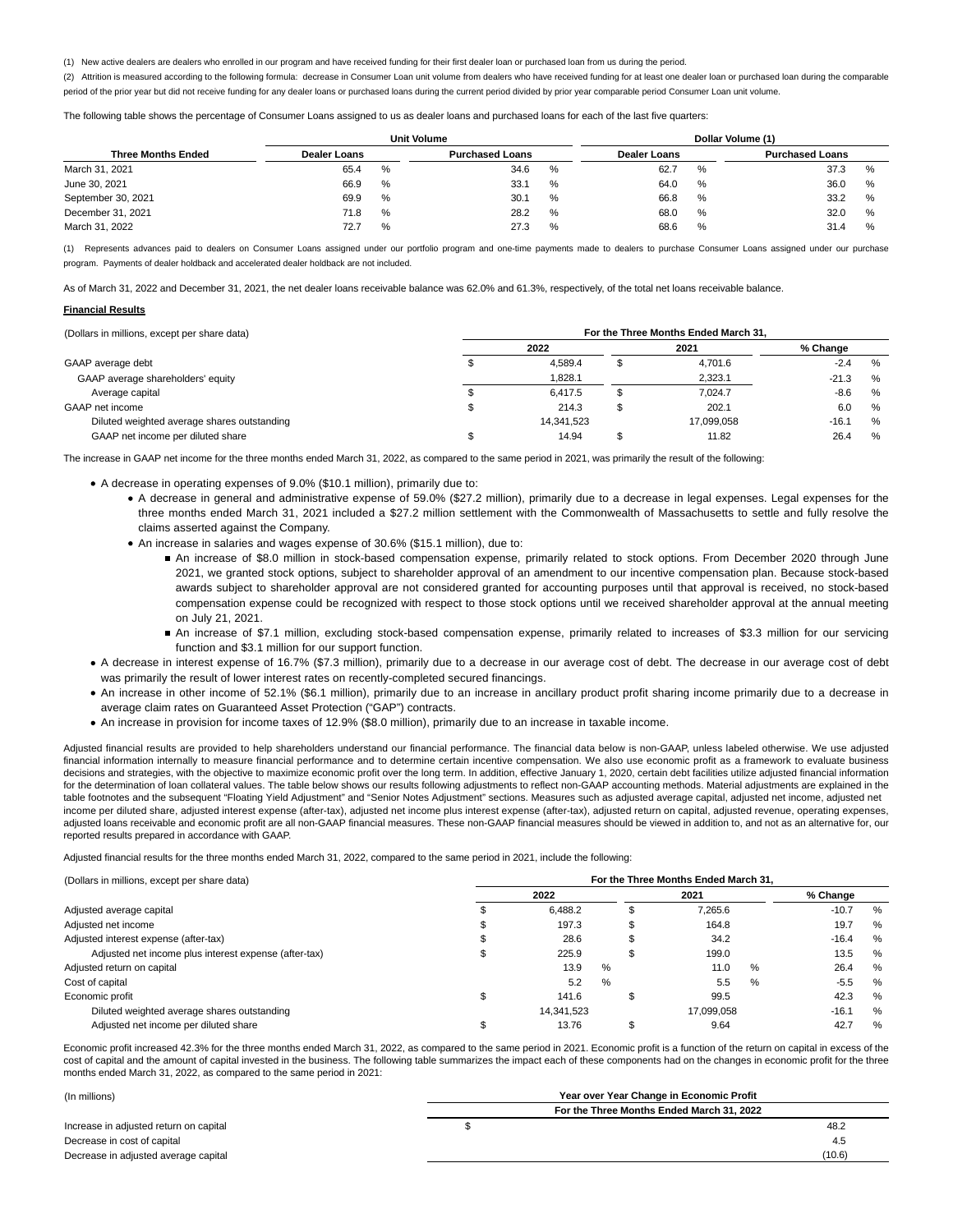The increase in economic profit for the three months ended March 31, 2022, as compared to the same period in 2021, was primarily the result of the following:

- An increase in our adjusted return on capital of 290 basis points, primarily due to:
	- An increase in the yield used to recognize adjusted finance charges on our loan portfolio increased our adjusted return on capital by 270 basis points, primarily due to an improvement in Consumer Loan performance.
	- An increase in other income increased our adjusted return on capital by 40 basis points, primarily due to an increase in ancillary product profit sharing income, primarily due to a decrease in average claim rates on GAP contracts.
- A decrease in our cost of capital primarily due to a decrease in our average cost of debt as a result of lower interest rates on recently-completed secured financings.
- A decrease in our adjusted average capital of 10.7%, primarily due to a decline in the average balance of our loan portfolio.

The following table shows adjusted revenue and operating expenses as a percentage of adjusted average capital, the adjusted return on capital, and the percentage change in adjusted average capital for each of the last eight quarters, compared to the same period in the prior year:

|                                                                                     |               |   |               |   |                |   |               |      | For the Three Months Ended |   |               |      |                |      |               |   |
|-------------------------------------------------------------------------------------|---------------|---|---------------|---|----------------|---|---------------|------|----------------------------|---|---------------|------|----------------|------|---------------|---|
|                                                                                     | Mar. 31. 2022 |   | Dec. 31, 2021 |   | Sept. 30, 2021 |   | Jun. 30. 2021 |      | Mar. 31, 2021              |   | Dec. 31, 2020 |      | Sept. 30, 2020 |      | Jun. 30. 2020 |   |
| Adjusted revenue as a percentage of                                                 |               |   |               |   |                |   |               |      |                            |   |               |      |                |      |               |   |
| adjusted average capital (1)                                                        | 24.4          | % | 25.3          | % | 24.0           | % | 22.4          | %    | 20.4                       | ℅ | 21.0          | $\%$ | 19.2           | $\%$ | 18.7          | % |
| Operating expenses as a percentage of                                               |               |   |               |   |                |   |               |      |                            |   |               |      |                |      |               |   |
| adjusted average capital (1)                                                        | 6.3           | % | 6.3           | % | 5.5            | % | 3.8           | %    | 6.2                        | % | 4.7           | %    | 4.5            | $\%$ | 4.6           | % |
| Adjusted return on capital (1)                                                      | 13.9          | % | 14.6          | % | 14.2           | % | 14.3          | %    | 11.0                       | % | 12.5          | %    | 11.3           | $\%$ | 10.8          | % |
| Percentage change in adjusted average<br>capital compared to the same period in the |               |   |               |   |                |   |               |      |                            |   |               |      |                |      |               |   |
| prior year                                                                          | $-10.7$       | % | $-7.3$        |   | $-2.2$         | % | 4.1           | $\%$ | 5.8                        | % | 7.7           | %    | 10.4           | %    | 11.4          | % |

(1) Annualized.

The decrease in adjusted revenue as a percentage of adjusted average capital for the three months ended March 31, 2022, as compared to the three months ended December 31, 2021, was primarily due to a decline in the yield on our loan portfolio due to lower yields on more recent Consumer Loan assignments. The decrease in adjusted revenue decreased our adjusted return on capital by 60 basis points.

The following tables provide a reconciliation of non-GAAP measures to GAAP measures. Certain amounts do not recalculate due to rounding.

| (Dollars in<br>millions, except<br>per share data) |               |               |                | For the Three Months Ended |               |               |                |               |
|----------------------------------------------------|---------------|---------------|----------------|----------------------------|---------------|---------------|----------------|---------------|
|                                                    | Mar. 21, 2022 | Dec. 31, 2021 | Sept. 30, 2021 | Jun. 30, 2021              | Mar. 31, 2021 | Dec. 31, 2020 | Sept. 30, 2020 | Jun. 30, 2020 |
| Adjusted net<br>income                             |               |               |                |                            |               |               |                |               |
| GAAP net                                           | \$<br>214.3   | \$<br>217.6   | \$<br>250.0    | \$<br>288.6                | \$<br>202.1   | \$<br>166.3   | \$<br>242.1    | \$<br>96.4    |
| income<br>Floating yield                           |               |               |                |                            |               |               |                |               |
| adjustment                                         |               |               |                |                            |               |               |                |               |
| (after-tax)                                        | (39.2)        | (26.1)        | (29.8)         | (37.9)                     | (54.7)        | (47.6)        | (54.7)         | (51.3)        |
| <b>GAAP</b>                                        |               |               |                |                            |               |               |                |               |
| provision for<br>credit losses                     |               |               |                |                            |               |               |                |               |
| (after-tax)                                        | 18.0          | 20.0          | (6.4)          | (23.5)                     | 16.4          | 71.3          | (23.0)         | 107.5         |
| Senior notes                                       |               |               |                |                            |               |               |                |               |
| adjustment                                         |               |               |                |                            |               |               |                |               |
| (after-tax)                                        | (0.5)         | (0.5)         | (0.5)          | (0.6)                      | (0.5)         | (0.6)         | (0.4)          | (0.6)         |
| Income tax                                         |               |               |                |                            |               |               |                |               |
| adjustment<br>(1)                                  | 4.7           | 1.6           | 5.8            | 3.7                        | 1.5           | 0.1           | 3.0            | 2.1           |
| Adjusted net                                       |               |               |                |                            |               |               |                |               |
| income                                             | \$<br>197.3   | \$<br>212.6   | \$<br>219.1    | \$<br>230.3                | \$<br>164.8   | \$<br>189.5   | \$<br>167.0    | \$<br>154.1   |
| Adjusted net<br>income per<br>diluted share<br>(2) | \$<br>13.76   | \$<br>14.26   | \$<br>13.84    | \$<br>13.71                | \$<br>9.64    | \$<br>10.75   | \$<br>9.36     | \$<br>8.63    |
| Diluted                                            |               |               |                |                            |               |               |                |               |
| weighted                                           |               |               |                |                            |               |               |                |               |
| average<br>shares                                  |               |               |                |                            |               |               |                |               |
| outstanding                                        | 14,341,523    | 14,904,836    | 15,829,166     | 16,794,279                 | 17,099,058    | 17,633,553    | 17,849,765     | 17,847,050    |
|                                                    |               |               |                |                            |               |               |                |               |
| Adjusted                                           |               |               |                |                            |               |               |                |               |
| revenue                                            |               |               |                |                            |               |               |                |               |
| <b>GAAP</b> total                                  | \$<br>455.7   | \$<br>463.2   | \$<br>470.1    | \$<br>471.7                | \$<br>451.0   | \$<br>447.4   | \$<br>426.5    | \$<br>406.3   |
| revenue<br>Floating yield                          |               |               |                |                            |               |               |                |               |
| adjustment                                         | (50.9)        | (33.9)        | (38.5)         | (49.4)                     | (71.0)        | (61.9)        | (71.1)         | (66.5)        |
| <b>GAAP</b> provision                              |               |               |                |                            |               |               |                |               |
| for claims                                         | (8.9)         | (9.5)         | (10.0)         | (10.3)                     | (9.0)         | (9.1)         | (10.7)         | (9.3)         |
| Adjusted                                           | \$<br>395.9   | \$<br>419.8   | \$<br>421.6    | \$<br>412.0                | \$<br>371.0   | \$<br>376.4   | \$<br>344.7    | \$<br>330.5   |
| revenue                                            |               |               |                |                            |               |               |                |               |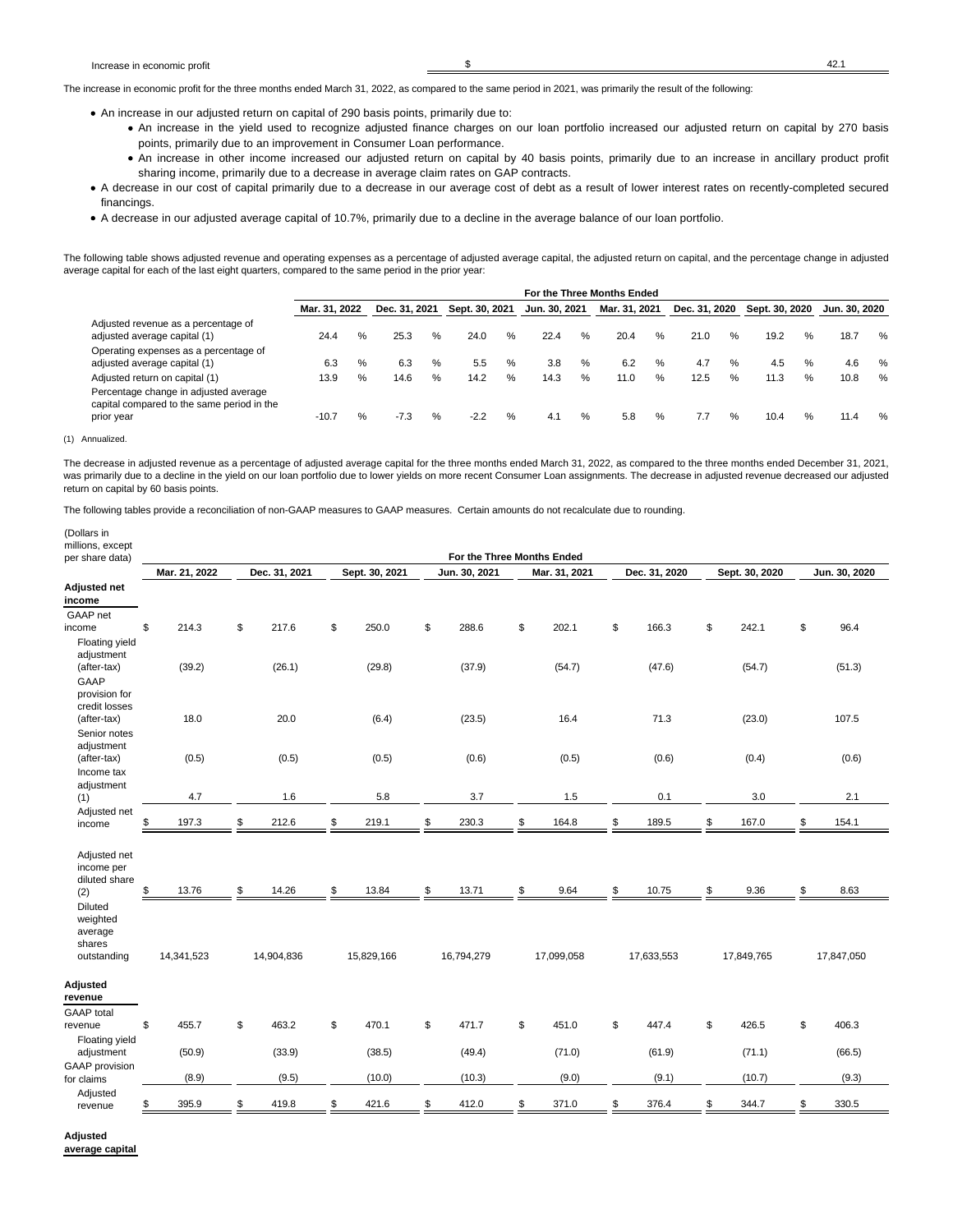| GAAP average             |               |      |         |      |               |      |               |      |               |      |     |         |      |               |      |               |               |
|--------------------------|---------------|------|---------|------|---------------|------|---------------|------|---------------|------|-----|---------|------|---------------|------|---------------|---------------|
| debt                     | \$<br>4,589.4 | S    | 4,671.2 |      | \$<br>4,676.6 |      | \$<br>4,750.3 |      | \$<br>4,701.6 |      | \$  | 4,624.8 |      | \$<br>4,735.2 |      | \$<br>4,786.9 |               |
| Deferred                 |               |      |         |      |               |      |               |      |               |      |     |         |      |               |      |               |               |
| debt                     |               |      |         |      |               |      |               |      |               |      |     |         |      |               |      |               |               |
| issuance                 |               |      |         |      |               |      |               |      |               |      |     |         |      |               |      |               |               |
| adjustment               | 24.9          |      | 27.8    |      | 28.6          |      | 30.4          |      | 29.1          |      |     | 26.8    |      | 25.7          |      | 25.9          |               |
| Senior notes             | 3.4           |      | 3.4     |      | 3.4           |      | 3.4           |      | 3.4           |      |     | 3.4     |      | 3.4           |      | 3.4           |               |
| debt adjustment          |               |      |         |      |               |      |               |      |               |      |     |         |      |               |      |               |               |
| Adjusted                 | 4,617.7       |      | 4,702.4 |      | 4,708.6       |      | 4,784.1       |      | 4,734.1       |      |     | 4,655.0 |      | 4,764.3       |      | 4,816.2       |               |
| average debt<br>GAAP     |               |      |         |      |               |      |               |      |               |      |     |         |      |               |      |               |               |
|                          |               |      |         |      |               |      |               |      |               |      |     |         |      |               |      |               |               |
| average<br>shareholders' |               |      |         |      |               |      |               |      |               |      |     |         |      |               |      |               |               |
| equity                   | 1,828.1       |      | 1,865.7 |      | 2,224.5       |      | 2,443.6       |      | 2,323.1       |      |     | 2,320.4 |      | 2,188.7       |      | 2,015.6       |               |
| Senior notes             |               |      |         |      |               |      |               |      |               |      |     |         |      |               |      |               |               |
| equity                   |               |      |         |      |               |      |               |      |               |      |     |         |      |               |      |               |               |
| adjustment               | 6.0           |      | 6.6     |      | 7.1           |      | 7.6           |      | 8.2           |      |     | 8.7     |      | 9.2           |      | 9.7           |               |
| Income tax               |               |      |         |      |               |      |               |      |               |      |     |         |      |               |      |               |               |
| adjustment               |               |      |         |      |               |      |               |      |               |      |     |         |      |               |      |               |               |
| (3)                      | (118.5)       |      | (118.5) |      | (118.5)       |      | (118.5)       |      | (118.5)       |      |     | (118.5) |      | (118.5)       |      | (118.5)       |               |
| Floating yield           |               |      |         |      |               |      |               |      |               |      |     |         |      |               |      |               |               |
| adjustment               | 154.9         |      | 192.0   |      | 208.1         |      | 253.3         |      | 318.7         |      |     | 308.5   |      | 341.1         |      | 356.4         |               |
| Adjusted                 |               |      |         |      |               |      |               |      |               |      |     |         |      |               |      |               |               |
| average                  |               |      |         |      |               |      |               |      |               |      |     |         |      |               |      |               |               |
| equity                   | 1,870.5       |      | 1,945.8 |      | 2,321.2       |      | 2,586.0       |      | 2,531.5       |      |     | 2,519.1 |      | 2,420.5       |      | 2,263.2       |               |
| Adjusted                 |               |      |         |      |               |      |               |      |               |      |     |         |      |               |      |               |               |
| average                  |               |      |         |      |               |      |               |      |               |      |     |         |      |               |      |               |               |
| capital                  | \$<br>6,488.2 | \$   | 6,648.2 |      | \$<br>7,029.8 |      | \$<br>7,370.1 |      | \$<br>7,265.6 |      | \$. | 7,174.1 |      | \$<br>7,184.8 |      | \$<br>7,079.4 |               |
|                          |               |      |         |      |               |      |               |      |               |      |     |         |      |               |      |               |               |
| Adjusted                 |               |      |         |      |               |      |               |      |               |      |     |         |      |               |      |               |               |
| revenue as a             |               |      |         |      |               |      |               |      |               |      |     |         |      |               |      |               |               |
| percentage               |               |      |         |      |               |      |               |      |               |      |     |         |      |               |      |               |               |
|                          |               |      |         |      |               |      |               |      |               |      |     |         |      |               |      |               |               |
| of adjusted              |               |      |         |      |               |      |               |      |               |      |     |         |      |               |      |               |               |
| average                  |               |      |         |      |               |      |               |      |               |      |     |         |      |               |      |               |               |
| capital (4)              | 24.4          | $\%$ | 25.3    | $\%$ | 24.0          | $\%$ | 22.4          | $\%$ | 20.4          | $\%$ |     | 21.0    | $\%$ | 19.2          | $\%$ | 18.7          | $\frac{9}{6}$ |
|                          |               |      |         |      |               |      |               |      |               |      |     |         |      |               |      |               |               |
| <b>Adjusted loans</b>    |               |      |         |      |               |      |               |      |               |      |     |         |      |               |      |               |               |
| receivable               |               |      |         |      |               |      |               |      |               |      |     |         |      |               |      |               |               |
| <b>GAAP</b> loans        |               |      |         |      |               |      |               |      |               |      |     |         |      |               |      |               |               |
| receivable, net          | \$<br>6,327.2 | \$   | 6,336.3 |      | \$<br>6,582.6 |      | \$<br>6,768.1 |      | \$<br>6,875.3 |      | \$  | 6,787.9 |      | \$<br>6,865.2 |      | \$<br>6,749.8 |               |
| Floating yield           |               |      |         |      |               |      |               |      |               |      |     |         |      |               |      |               |               |
| adjustment               | 216.5         |      | 244.1   |      | 251.3         |      | 299.1         |      | 378.8         |      |     | 428.5   |      | 397.8         |      | 498.8         |               |
| Adjusted                 |               |      |         |      |               |      |               |      |               |      |     |         |      |               |      |               |               |
| loans                    |               | \$.  |         |      |               |      |               |      |               |      | \$  |         |      |               |      |               |               |
| receivable               | \$<br>6,543.7 |      | 6,580.4 |      | \$<br>6,833.9 |      | \$<br>7,067.2 |      | \$<br>7,254.1 |      |     | 7,216.4 |      | \$<br>7,263.0 |      | \$<br>7,248.6 |               |
|                          |               |      |         |      |               |      |               |      |               |      |     |         |      |               |      |               |               |
| Adjusted                 |               |      |         |      |               |      |               |      |               |      |     |         |      |               |      |               |               |
| interest                 |               |      |         |      |               |      |               |      |               |      |     |         |      |               |      |               |               |
| expense                  |               |      |         |      |               |      |               |      |               |      |     |         |      |               |      |               |               |
| (after-tax)              |               |      |         |      |               |      |               |      |               |      |     |         |      |               |      |               |               |
| <b>GAAP</b> interest     |               |      |         |      |               |      |               |      |               |      |     |         |      |               |      |               |               |
| expense                  | \$<br>36.5    | \$   | 38.6    |      | \$<br>39.8    |      | \$<br>42.0    |      | \$<br>43.8    |      | \$  | 45.1    |      | \$<br>46.8    |      | \$<br>48.2    |               |
| Senior notes             |               |      |         |      |               |      |               |      |               |      |     |         |      |               |      |               |               |
| adjustment               | 0.7           |      | 0.6     |      | 0.7           |      | $0.7\,$       |      | 0.7           |      |     | 0.7     |      | $0.6\,$       |      | $0.7\,$       |               |
| Adjusted                 |               |      |         |      |               |      |               |      |               |      |     |         |      |               |      |               |               |
| interest                 |               |      |         |      |               |      |               |      |               |      |     |         |      |               |      |               |               |
| expense                  |               |      |         |      |               |      |               |      |               |      |     |         |      |               |      |               |               |
| (pre-tax)                | 37.2          |      | 39.2    |      | 40.5          |      | 42.7          |      | 44.5          |      |     | 45.8    |      | 47.4          |      | 48.9          |               |
| Adjustment               |               |      |         |      |               |      |               |      |               |      |     |         |      |               |      |               |               |
| to record tax            | (8.6)         |      | (9.0)   |      | (9.3)         |      | (9.8)         |      | (10.3)        |      |     | (10.6)  |      | (10.9)        |      | (11.2)        |               |
| effect (1)               |               |      |         |      |               |      |               |      |               |      |     |         |      |               |      |               |               |
| Adjusted<br>interest     |               |      |         |      |               |      |               |      |               |      |     |         |      |               |      |               |               |
| expense<br>(after-tax)   | \$<br>28.6    | \$   | 30.2    |      | \$<br>31.2    |      | \$<br>32.9    |      | \$<br>34.2    |      | \$  | 35.2    |      | \$<br>36.5    |      | \$<br>37.7    |               |

(1) Adjustment to record taxes at our estimated long-term effective income tax rate of 23%.

(2) Net income per share is computed independently for each of the quarters presented. Therefore, the sum of quarterly net income per share information may not equal year-to-date net income per share.

(3) The enactment of the Tax Cuts and Jobs Act in December 2017 resulted in the reversal of \$118.5 million of provision for income taxes to reflect the new federal statutory income tax rate. This adjustment removes the impact of this reversal from adjusted average capital. We believe the income tax adjustment provides a more accurate reflection of the performance of our business as we are recognizing provision for income taxes at the applicable long-term effective tax rate for the period.

(4) Annualized.

| (Dollars in<br>millions)      |               |               |                | For the Three Months Ended |               |   |               |                |               |
|-------------------------------|---------------|---------------|----------------|----------------------------|---------------|---|---------------|----------------|---------------|
|                               | Mar. 31, 2022 | Dec. 31, 2021 | Sept. 30, 2021 | Jun. 30, 2021              | Mar. 31, 2021 |   | Dec. 31, 2020 | Sept. 30, 2020 | Jun. 30, 2020 |
| Adjusted return<br>on capital |               |               |                |                            |               |   |               |                |               |
| Adjusted net                  |               |               |                |                            |               |   |               |                |               |
| income                        | 197.3         | \$<br>212.6   | \$<br>219.1    | \$<br>230.3                | 164.8         | S | 189.5         | \$<br>167.0    | \$<br>154.1   |
| Adjusted                      |               |               |                |                            |               |   |               |                |               |
| interest                      |               |               |                |                            |               |   |               |                |               |
| expense                       |               |               |                |                            |               |   |               |                |               |
| (after-tax)                   | 28.6          | 30.2          | 31.2           | 32.9                       | 34.2          |   | 35.2          | 36.5           | 37.7          |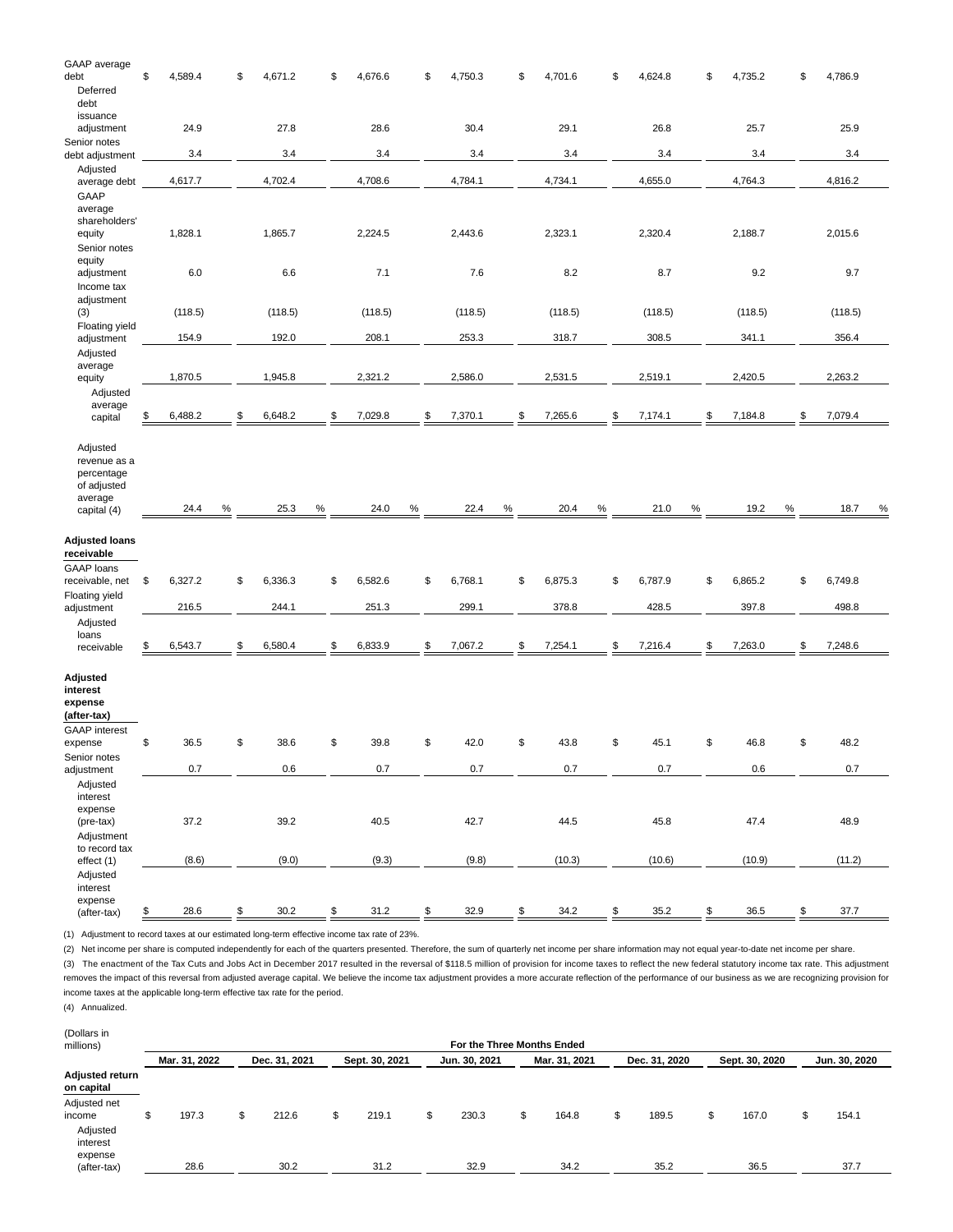| Adjusted net<br>income plus<br>interest<br>expense                                    |               |      |         |      |         |      |         |      |         |      |         |      |         |      |         |      |
|---------------------------------------------------------------------------------------|---------------|------|---------|------|---------|------|---------|------|---------|------|---------|------|---------|------|---------|------|
| (after-tax)                                                                           | \$<br>225.9   | \$   | 242.8   | \$   | 250.3   | \$   | 263.2   | \$   | 199.0   | \$   | 224.7   | \$   | 203.5   | \$   | 191.8   |      |
| Reconciliation<br>of GAAP return<br>on equity to<br>adjusted return<br>on capital (4) |               |      |         |      |         |      |         |      |         |      |         |      |         |      |         |      |
| GAAP return on<br>equity (1)                                                          | 46.9          | $\%$ | 46.7    | $\%$ | 45.0    | $\%$ | 47.2    | $\%$ | 34.8    | $\%$ | 28.7    | $\%$ | 44.2    | $\%$ | 19.1    | %    |
| Non-GAAP<br>adjustments                                                               | $-33.0$       | $\%$ | $-32.1$ | $\%$ | $-30.8$ | $\%$ | $-32.9$ | $\%$ | $-23.8$ | $\%$ | $-16.2$ | $\%$ | $-32.9$ | $\%$ | $-8.3$  | $\%$ |
| Adjusted                                                                              |               |      |         |      |         |      |         |      |         |      |         |      |         |      |         |      |
| return on<br>capital (2)                                                              | 13.9          | $\%$ | 14.6    | $\%$ | 14.2    | ℅    | 14.3    | %    | 11.0    | %    | 12.5    | %    | 11.3    | $\%$ | 10.8    | $\%$ |
| Economic                                                                              |               |      |         |      |         |      |         |      |         |      |         |      |         |      |         |      |
| profit                                                                                |               |      |         |      |         |      |         |      |         |      |         |      |         |      |         |      |
| Adjusted return<br>on capital<br>Cost of capital                                      | 13.9          | $\%$ | 14.6    | $\%$ | 14.2    | $\%$ | 14.3    | %    | 11.0    | $\%$ | 12.5    | $\%$ | 11.3    | $\%$ | 10.8    | %    |
| $(3)$ $(4)$                                                                           | 5.2           | %    | 5.1     | $\%$ | 5.3     | $\%$ | 5.6     | $\%$ | 5.5     | ℅    | 5.2     | $\%$ | 5.0     | $\%$ | 5.0     | $\%$ |
| Adjusted<br>return on<br>capital in<br>excess of                                      |               |      |         |      |         |      |         |      |         |      |         |      |         |      |         |      |
| cost of capital<br>Adjusted                                                           | 8.7           | $\%$ | 9.5     | $\%$ | 8.9     | $\%$ | 8.7     | $\%$ | 5.5     | ℅    | 7.3     | $\%$ | 6.3     | $\%$ | 5.8     | %    |
| average capital<br>Economic                                                           | \$<br>6,488.2 | \$   | 6,648.2 | \$   | 7,029.8 | \$   | 7,370.1 | \$   | 7,265.6 | \$   | 7,174.1 | \$   | 7,184.8 | \$   | 7,079.4 |      |
| profit                                                                                | \$<br>141.6   | \$   | 158.1   | \$   | 156.9   | \$   | 159.6   | \$   | 99.5    | \$   | 131.6   | \$   | 113.1   | \$   | 103.5   |      |
| Reconciliation<br>of GAAP net<br>income (loss)<br>to economic<br>profit<br>GAAP net   |               |      |         |      |         |      |         |      |         |      |         |      |         |      |         |      |
| income                                                                                | \$<br>214.3   | \$   | 217.6   | \$   | 250.0   | \$   | 288.6   | \$   | 202.1   | \$   | 166.3   | \$   | 242.1   | \$   | 96.4    |      |
| Non-GAAP<br>adjustments                                                               | (17.0)        |      | (5.0)   |      | (30.9)  |      | (58.3)  |      | (37.3)  |      | 23.2    |      | (75.1)  |      | 57.7    |      |
| Adjusted net<br>income<br>Adjusted interest                                           | 197.3         |      | 212.6   |      | 219.1   |      | 230.3   |      | 164.8   |      | 189.5   |      | 167.0   |      | 154.1   |      |
| expense<br>(after-tax)                                                                | 28.6          |      | 30.2    |      | 31.2    |      | 32.9    |      | 34.2    |      | 35.2    |      | 36.5    |      | 37.7    |      |
| Adjusted net<br>income plus<br>interest<br>expense                                    |               |      |         |      |         |      |         |      |         |      |         |      |         |      |         |      |
| (after-tax)                                                                           | 225.9         |      | 242.8   |      | 250.3   |      | 263.2   |      | 199.0   |      | 224.7   |      | 203.5   |      | 191.8   |      |
| Less: cost of<br>capital                                                              | 84.3          |      | 84.7    |      | 93.4    |      | 103.6   |      | 99.5    |      | 93.1    |      | 90.4    |      | 88.3    |      |
| Economic<br>profit                                                                    | \$<br>141.6   | \$   | 158.1   | \$   | 156.9   | \$   | 159.6   | \$   | 99.5    | \$   | 131.6   | \$   | 113.1   | \$   | 103.5   |      |
| Operating<br>expenses<br><b>GAAP</b> salaries                                         |               |      |         |      |         |      |         |      |         |      |         |      |         |      |         |      |
| and wages<br>GAAP<br>general and                                                      | \$<br>64.4    | \$   | 67.2    | \$   | 63.2    | \$   | 38.4    | \$   | 49.3    | \$   | 46.1    | \$   | 46.6    | \$   | 48.8    |      |
| administrative                                                                        | 18.9          |      | 20.4    |      | 16.9    |      | 16.9    |      | 46.1    |      | 22.8    |      | 17.2    |      | 14.6    |      |
| GAAP sales and<br>marketing                                                           | 19.2          |      | 16.9    |      | 16.3    |      | 14.9    |      | 17.2    |      | 15.6    |      | 16.6    |      | 18.2    |      |
| Operating<br>expenses                                                                 | \$<br>102.5   | \$   | 104.5   | \$   | 96.4    | \$   | 70.2    | \$   | 112.6   | \$   | 84.5    | \$   | 80.4    | \$   | 81.6    |      |
| Operating<br>expenses as<br>a percentage<br>of adjusted<br>average                    |               |      |         |      |         |      |         |      |         |      |         |      |         |      |         |      |
| capital (4)                                                                           | 6.3           | %    | 6.3     | $\%$ | 5.5     | $\%$ | 3.8     | $\%$ | 6.2     | $\%$ | 4.7     | $\%$ | 4.5     | $\%$ | 4.6     | %    |
| Percentage<br>change in<br>adjusted<br>average<br>capital                             |               |      |         |      |         |      |         |      |         |      |         |      |         |      |         |      |
|                                                                                       | $-10.7$       | $\%$ | $-7.3$  | $\%$ | $-2.2$  | $\%$ | 4.1     | $\%$ | $5.8\,$ | $\%$ | 7.7     | $\%$ | 10.4    | $\%$ | 11.4    | $\%$ |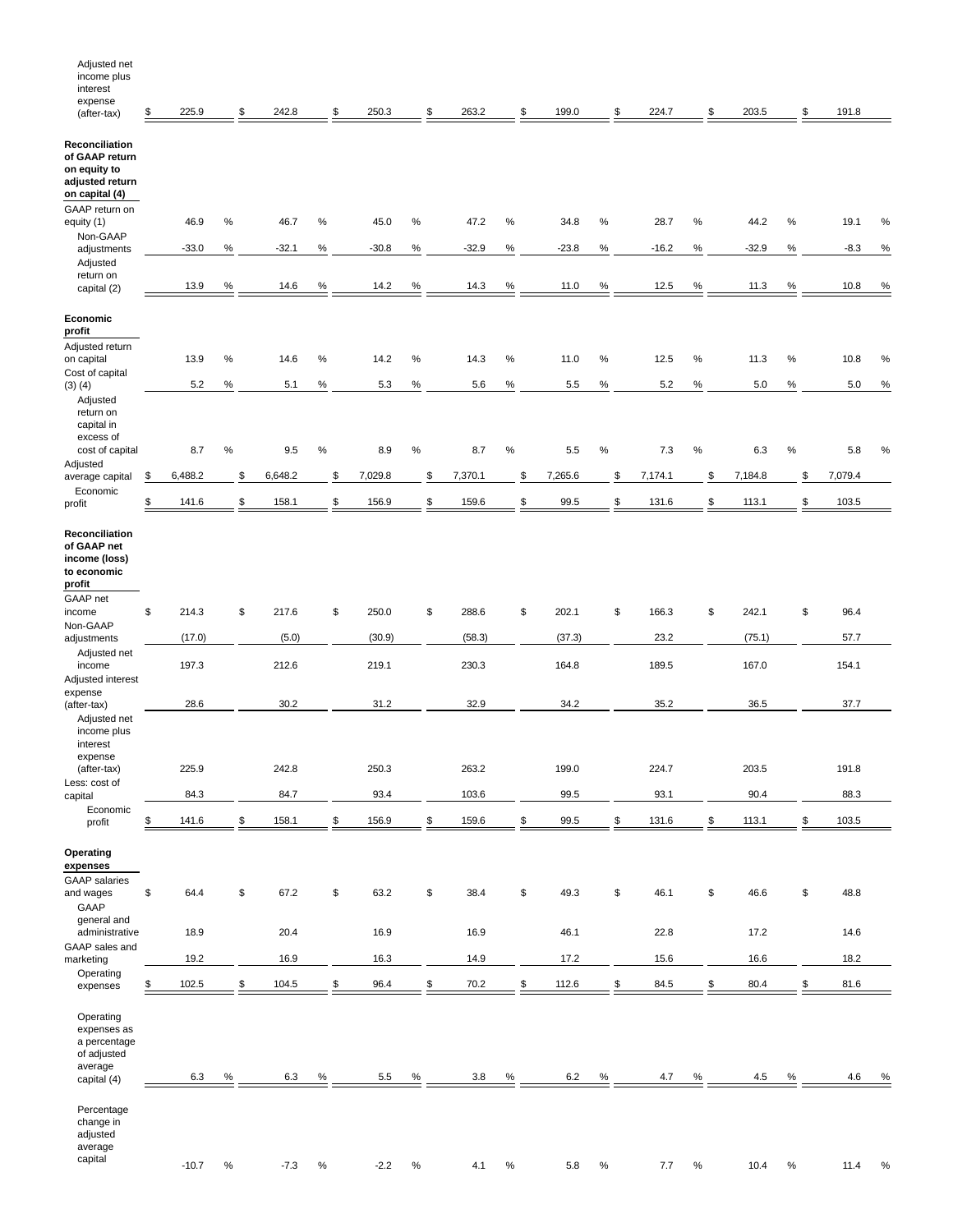(1) Calculated by dividing GAAP net income by GAAP average shareholders' equity.

(2) Adjusted return on capital is defined as adjusted net income plus adjusted interest expense (after-tax) divided by adjusted average capital.

(3) The cost of capital includes both a cost of equity and a cost of debt. The cost of equity capital is determined based on a formula that considers the risk of the business and the risk associated with our use of debt. The formula utilized for determining the cost of equity capital is as follows: (the average 30-year Treasury rate + 5%) + [(1 - tax rate) x (the average 30-year Treasury rate + 5% - pre-tax average cost of debt rate) x average debt/(average equity + average debt x tax rate)]. For the periods presented, the average 30-year Treasury rate and the adjusted pre-tax average cost of debt were as follows:

|                                           | For the Three Months Ended |  |               |   |                |               |               |      |               |   |               |   |                |   |               |   |
|-------------------------------------------|----------------------------|--|---------------|---|----------------|---------------|---------------|------|---------------|---|---------------|---|----------------|---|---------------|---|
|                                           | Mar. 31. 2022              |  | Dec. 31, 2021 |   | Sept. 30, 2021 |               | Jun. 30. 2021 |      | Mar. 31, 2021 |   | Dec. 31, 2020 |   | Sept. 30, 2020 |   | Jun. 30. 2020 |   |
| Average 30-year Treasury rate             |                            |  | 1.9           | % | 2.0            | $\frac{1}{2}$ | 2.3           | $\%$ | 2.0           | % | 1.6           | % | ، 4            | % |               | % |
| Adjusted pre-tax average cost of debt (4) |                            |  | 3.3           | % | 3.4            | %             | 3.6           | %    | 3.8           |   | 3.9           | % | 4.0            | % |               | % |

#### (4) Annualized.

#### **Floating Yield Adjustment**

The net loan income (finance charge revenue less provision for credit losses expense) that we recognize over the life of a loan equals the cash we collect from the underlying Consumer Loan less the cash we pay to the dealer. We believe the economics of our business are best exhibited by recognizing loan revenue on a level-yield basis over the life of the loan based on expected future net cash flows. The purpose of this non-GAAP adjustment is to provide insight into our business by showing this level yield measure of income. Under GAAP, contractual amounts due in excess of the loan receivable balance at the time of assignment will be reflected as interest income, while contractual amounts due that are not expected to be collected are reflected in the provision for credit losses. Our non-GAAP floating yield adjustment recognizes the net effects of contractual interest income and expected credit losses in a single measure of finance charge revenue, consistent with how we manage our business. The floating yield adjustment recognizes revenue on a level-yield basis based upon expected future net cash flows, with any changes in expected future net cash flows, which are recognized immediately under GAAP as provision for credit losses, recognized over the remaining forecast period (up to 120 months after the origination date of the underlying Consumer Loans) for each individual dealer loan and purchased loan. The floating yield adjustment does not accelerate revenue recognition. Rather, it reduces revenue by taking amounts that are reported under GAAP as provision for credit losses and instead treating them as reductions of revenue over time.

On January 1, 2020, we adopted CECL, which changed our GAAP methodology. Under the GAAP methodology we employed prior to January 1, 2020, net loan income was based on expected future net cash flows and was recognized on a level-yield basis over the estimated life of the loan. Favorable changes in expected future net cash flows were treated as increases to the yield and were recognized over time, while unfavorable changes were recorded as current period provision for credit losses expense. We do not believe the GAAP methodology we employed prior to January 1, 2020 provided sufficient transparency into the economics of our business due to its asymmetrical treatment of favorable and unfavorable changes to expected future net cash flows. While CECL eliminated that asymmetrical treatment of changes in expected future net cash flows from the GAAP methodology we employ by requiring both favorable and unfavorable changes to expected future net cash flows to be immediately recognized as current period provision for credit losses expense, it introduced a different asymmetry by requiring us to recognize at the time of the loan's assignment to us a significant provision for credit losses expense for amounts we never expect to realize and to recognize in subsequent periods finance charge revenue that is significantly in excess of our expected yields. Our floating yield adjustment enables us to provide measures of income that are not impacted by GAAP's asymmetrical treatments of estimates.

We believe the floating yield adjustment is presented in a manner which reflects both the economic reality of our business and how the business is managed and provides valuable supplemental information to help investors better understand our business, executive compensation, liquidity and capital resources.

#### **Senior Notes Adjustment**

The purpose of this non-GAAP adjustment is to modify our GAAP financial results to treat the issuance of certain senior notes as a refinancing of certain previously-issued senior notes.

On December 18, 2019, we issued \$400.0 million of 5.125% senior notes due 2024 (the "2024 senior notes"). We used a portion of the net proceeds from the 2024 senior notes to repurchase or redeem all of the \$300.0 million outstanding principal amount of our 6.125% senior notes due 2021 (the "2021 senior notes"), of which \$148.2 million was repurchased on December 18, 2019 and the remaining \$151.8 million was redeemed on January 17, 2020. We used the remaining net proceeds from the 2024 senior notes, together with borrowings under our revolving credit facility, to redeem in full the \$250.0 million outstanding principal amount of our 7.375% senior notes due 2023 (the "2023 senior notes") on March 15, 2020. Under GAAP, the fourth quarter of 2019 included (i) a pre-tax loss on extinguishment of debt of \$1.8 million related to the repurchase of 2021 senior notes in the fourth quarter of 2019 and the redemption of the remaining 2021 senior notes in the first quarter of 2020 and (ii) additional interest expense of \$0.3 million on \$160.0 million of additional outstanding debt caused by the one month lag from the issuance of the 2024 senior notes and repurchase of 2021 senior notes in the fourth quarter of 2019 to the redemption of the remaining 2021 senior notes in the first quarter of 2020. Under GAAP, the first quarter of 2020 included (i) a pre-tax loss on extinguishment of debt of \$7.4 million related to the redemption of 2023 senior notes in the first quarter of 2020 and (ii) additional interest expense of \$0.4 million on \$160.0 million of additional outstanding debt caused by the one month lag from the issuance of the 2024 senior notes and repurchase of 2021 senior notes in the fourth quarter of 2019 to the redemption of the remaining 2021 senior notes in the first quarter of 2020.

On January 22, 2014, we issued the 2021 senior notes. On February 21, 2014, we used the net proceeds from the 2021 senior notes, together with borrowings under our revolving credit facilities, to redeem in full the \$350.0 million outstanding principal amount of our 9.125% senior notes due 2017 (the "2017 senior notes"). Under GAAP, the first quarter of 2014 included (i) a pre-tax loss on extinguishment of debt of \$21.8 million related to the redemption of the 2017 senior notes in the first quarter of 2014 and (ii) additional interest expense of \$1.4 million on \$276.0 million of additional outstanding debt caused by the one month lag from the issuance of the 2021 senior notes to the redemption of the 2017 senior notes.

Under our non-GAAP approach, the loss on extinguishment of debt and additional interest expense that were recognized for GAAP purposes were in each case deferred as debt issuance costs and are being recognized ratably as interest expense over the term of the newly issued notes. In addition, for adjusted average capital purposes, the impact of additional outstanding debt related to the lag from the issuance of the new notes to the redemption of the previously issued notes was in each case deferred and is being recognized ratably over the term of the newly issued notes. Upon the issuance of the 2024 senior notes in the fourth quarter of 2019, the outstanding unamortized balances of the non-GAAP adjustments related to the 2021 senior notes were deferred and are being recognized ratably over the term of the 2024 senior notes.

We believe the senior notes adjustment provides a more accurate reflection of the performance of our business, since we are recognizing the costs incurred with these transactions in a manner consistent with how we recognize the costs incurred when we periodically refinance our other debt facilities.

## **Cautionary Statement Regarding Forward-Looking Information**

We claim the protection of the safe harbor for forward-looking statements contained in the Private Securities Litigation Reform Act of 1995 for all of our forward-looking statements. Statements in this release that are not historical facts, such as those using terms like "may," "will," "should," "believe," "expect," "anticipate," "assume," "forecast," "estimate," "intend," "plan," "target" and those regarding our future results, plans and objectives, are "forward-looking statements" within the meaning of the federal securities laws. These forwardlooking statements represent our outlook only as of the date of this release. Actual results could differ materially from these forward-looking statements since the statements are based on our current expectations, which are subject to risks and uncertainties. Factors that might cause such a difference include, but are not limited to, the factors set forth in Item 1A of our Form 10-K for the year ended December 31, 2021, filed with the Securities and Exchange Commission on February 11, 2022, and other risk factors discussed herein or listed from time to time in our reports filed with the Securities and Exchange Commission and the following:

## **Industry, Operational and Macroeconomic Risks**

- The outbreak of COVID-19 has adversely impacted our business, and the continuance of this pandemic, or any future outbreak of any contagious diseases or other public health emergency, could materially and adversely affect our business, financial condition, liquidity and results of operations.
- Our inability to accurately forecast and estimate the amount and timing of future collections could have a material adverse effect on results of operations.
- Due to competition from traditional financing sources and non-traditional lenders, we may not be able to compete successfully.
- Reliance on third parties to administer our ancillary product offerings could adversely affect our business and financial results.
- We are dependent on our senior management and the loss of any of these individuals or an inability to hire additional team members could adversely affect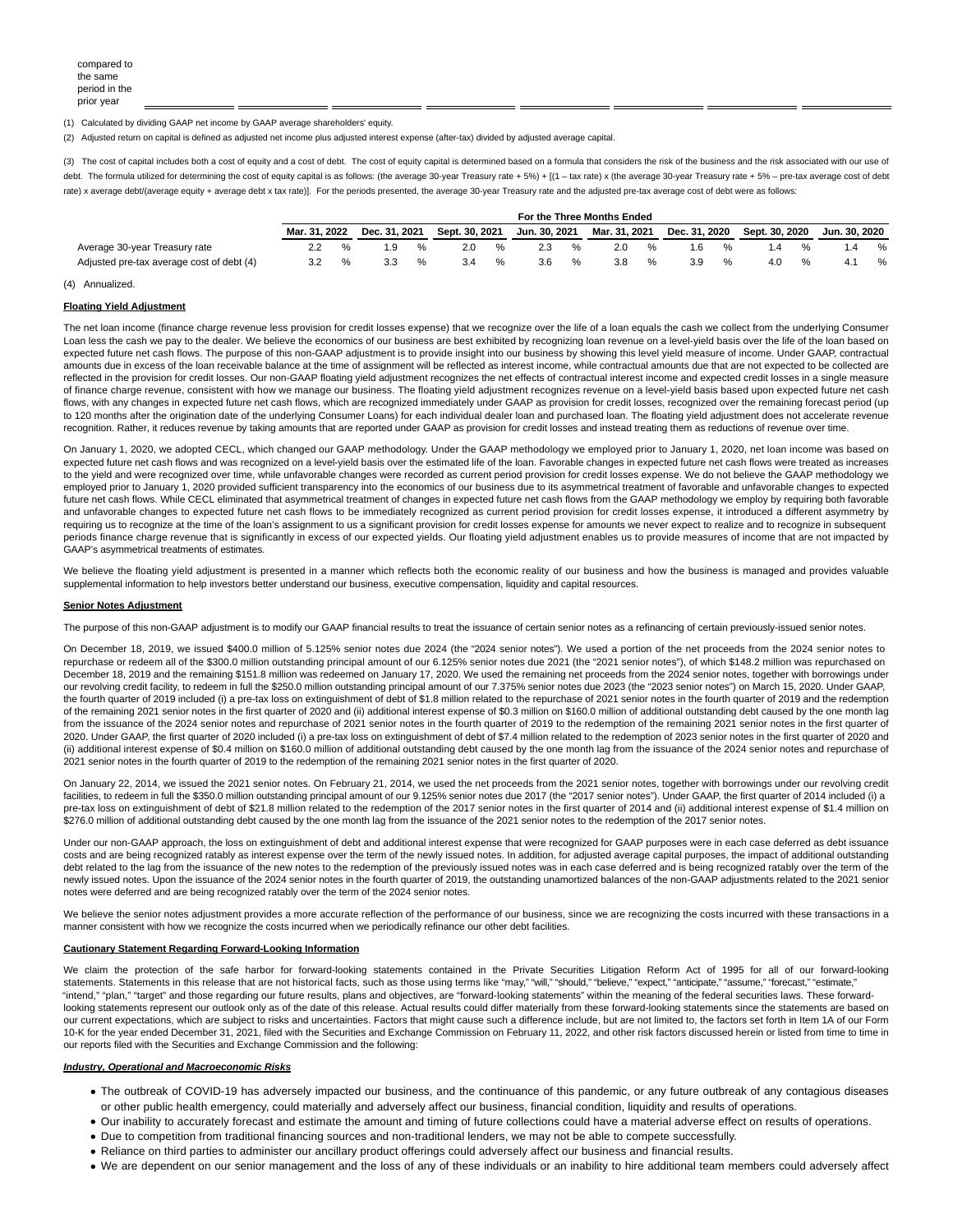our ability to operate profitably.

- Our reputation is a key asset to our business, and our business may be affected by how we are perceived in the marketplace.
- The concentration of our dealers in several states could adversely affect us.
- Reliance on our outsourced business functions could adversely affect our business.
- Our ability to hire and retain foreign information technology personnel could be hindered by immigration restrictions.
- We may be unable to execute our business strategy due to current economic conditions.
- Adverse changes in economic conditions, the automobile or finance industries, or the non-prime consumer market could adversely affect our financial position, liquidity and results of operations, the ability of key vendors that we depend on to supply us with services, and our ability to enter into future financing transactions.
- Natural disasters, climate change, acts of war, terrorist attacks and threats or the escalation of military activity in response to these attacks or otherwise may negatively affect our business, financial condition and results of operations.
- Governmental or market responses to climate change and related environmental issues could have a material adverse effect on our business.
- Consequences of the current conflict between Russia and Ukraine could have a material adverse effect on our business, financial condition, liquidity and results of operations.
- A small number of our shareholders have the ability to significantly influence matters requiring shareholder approval and such shareholders have interests which may conflict with the interests of our other security holders.

## **Capital and Liquidity Risks**

- We may be unable to continue to access or renew funding sources and obtain capital needed to maintain and grow our business.
- The terms of our debt limit how we conduct our business.
- A violation of the terms of our asset-backed secured financing facilities or revolving secured warehouse facilities could have a material adverse impact on our operations.
- Our substantial debt could negatively impact our business, prevent us from satisfying our debt obligations and adversely affect our financial condition.
- We may not be able to generate sufficient cash flows to service our outstanding debt and fund operations and may be forced to take other actions to satisfy our obligations under such debt.
- Interest rate fluctuations may adversely affect our borrowing costs, profitability and liquidity.
- The phaseout of the London Interbank Offered Rate ("LIBOR"), or the replacement of LIBOR with a different reference rate, could result in a material adverse effect on our business.
- Reduction in our credit rating could increase the cost of our funding from, and restrict our access to, the capital markets and adversely affect our liquidity, financial condition and results of operations.
- We may incur substantially more debt and other liabilities. This could exacerbate further the risks associated with our current debt levels.
- The conditions of the U.S. and international capital markets may adversely affect lenders with which we have relationships, causing us to incur additional costs and reducing our sources of liquidity, which may adversely affect our financial position, liquidity and results of operations.

## **Information Technology and Cybersecurity Risks**

- Our dependence on technology could have a material adverse effect on our business.
- Our use of electronic contracts could impact our ability to perfect our ownership or security interest in Consumer Loans.
- Failure to properly safeguard confidential consumer and team member information could subject us to liability, decrease our profitability and damage our reputation.

### **Legal and Regulatory Risks**

- Litigation we are involved in from time to time may adversely affect our financial condition, results of operations and cash flows.
- Changes in tax laws and the resolution of uncertain income tax matters could have a material adverse effect on our results of operations and cash flows from operations.
- The regulations to which we are or may become subject could result in a material adverse effect on our business.

Other factors not currently anticipated by management may also materially and adversely affect our business, financial condition and results of operations. We do not undertake, and expressly disclaim any obligation, to update or alter our statements whether as a result of new information, future events or otherwise, except as required by applicable law.

# **Webcast Details**

We will host a webcast on May 2, 2022 at 5:00 p.m. Eastern Time to answer questions related to our first quarter results. The webcast can be accessed live by visiting the "Investor Relations" section of our website at increditacceptance.com or by dialing 877-303-2904. Additionally, a replay and transcript of the webcast will be archived in the "Investor Relations" section of our website.

#### **Description of Credit Acceptance Corporation**

Since 1972, Credit Acceptance has offered financing programs that enable automobile dealers to sell vehicles to consumers, regardless of their credit history. Our financing programs are offered through a nationwide network of automobile dealers who benefit from sales of vehicles to consumers who otherwise could not obtain financing; from repeat and referral sales generated by these same customers; and from sales to customers responding to advertisements for our financing programs, but who actually end up qualifying for traditional financing.

Without our financing programs, consumers are often unable to purchase vehicles or they purchase unreliable ones. Further, as we report to the three national credit reporting agencies, an important ancillary benefit of our programs is that we provide consumers with an opportunity to improve their lives by improving their credit score and move on to more traditional sources of financing. Credit Acceptance is publicly traded on the Nasdaq Stock Market under the symbol CACC. For more information, visit creditacceptance.com.

## **CREDIT ACCEPTANCE CORPORATION CONSOLIDATED STATEMENTS OF INCOME (UNAUDITED)**

| (Dollars in millions, except per share data) | For the Three Months Ended March 31, |  |       |  |  |  |  |  |  |
|----------------------------------------------|--------------------------------------|--|-------|--|--|--|--|--|--|
|                                              | 2022                                 |  | 2021  |  |  |  |  |  |  |
| Revenue:                                     |                                      |  |       |  |  |  |  |  |  |
| Finance charges                              | 424.1                                |  | 424.9 |  |  |  |  |  |  |
| Premiums earned                              | 13.8                                 |  | 14.4  |  |  |  |  |  |  |
| Other income                                 | 17.8                                 |  | 11.7  |  |  |  |  |  |  |
|                                              |                                      |  |       |  |  |  |  |  |  |